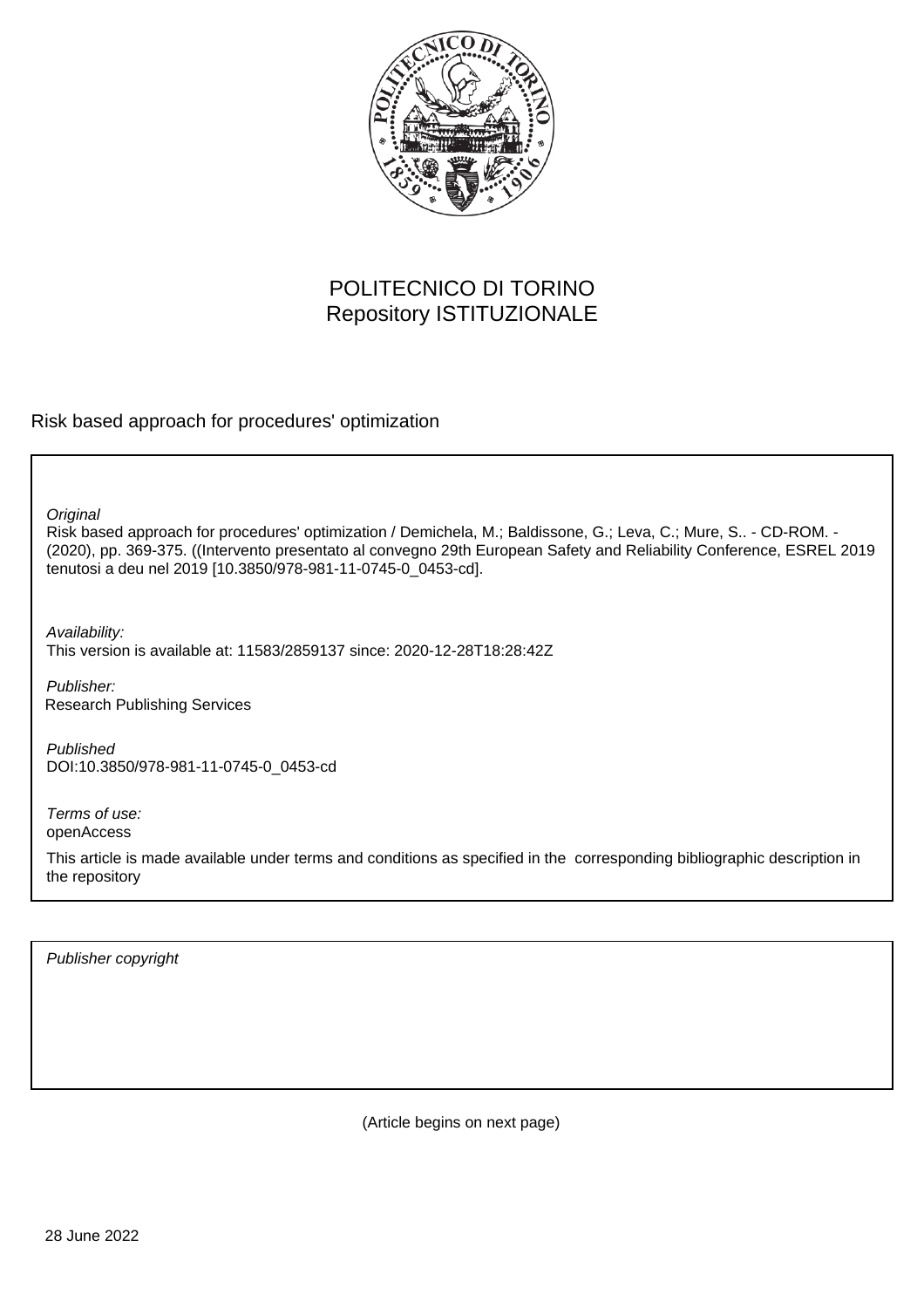# Risk based approach for procedures' optimization

Micaela Demichela

*DISAT, Politecnico di Torino, Torino, Italy. E-mail: micaela.demichela@polito.it* 

Gabriele Baldissone

*DISAT, Politecnico di Torino, Torino, Italy. E-mail gabriele.baldissone@polito.it*

Chiara Leva

*Dublin Institute of Technology, Dublin, Ireland. E-mail: chiara.leva@dit.ie*

Salvina Murè

*Aria s.r.l., Torino, Italy. E-mail: salvina.mure@aria.srl*

Despite an increase in the process automation, different activities remain mainly operator driven, as the loading and unloading of tankers, maintenance operations, and so on. In these cases, the activities performed by the operator can be critical, both for the safety and for the product quality. Optimizing the operational procedures is thus a key factor for quality and safety.

A risk assessment of the procedure can be adopted as a base for optimisation, highlighting which of the tasks within the procedure mainly contributes to the risk of the working activity. Usually the analysis of the procedures is carried on through a task analysis as in Builes et al. (2014).

In this paper the task analysis is used as a starting point for a quantitative risk assessment carried on through an integrated dynamic decision analysis. The logical-probabilistic model of the procedure is elaborated jointly with a consequences analysis, obtaining a risk assessment for all the sequences of tasks of the work procedure under analysis. The risk assessment considered both possible equipment failures and the potential operational errors in executing the tasks.

The proposed approach is in this paper demonstrated through the application of the integrated decision analysis for the operation of unloading of ammonia in a plant for the production and storage of fertilizers.

*Keywords*: Risk based decision making; operational procedure optimisation; integrated dynamic decision analysis

#### **1 Introduction**

In production companies, different activities are carried out according to written and consolidated procedures, in most of cases the written procedures are built on the worker experiences, design indications and technical standards; the design based only on expert judgement can bring possible inefficiencies and safety issues (Comberti et al., 2018).

In particular, in case of frequent procedures, also small inefficiencies can have high impacts on the plant productivity.

One way to optimize the procedure is to analyse step by step the procedure identifying the the critical activities, both in terms of probability and of risk value.

In this paper it is suggested to analyse the procedure first through the Task Analysis technique, in order to investigate in detail the different steps. Then the Integrated Dynamic Decision Analysis is proposed to assess the probability of occurrence of unwanted events and the related risk value.

On the basis of probability and risk figures, optimisations are proposed for the procedure, then the optimized procedure is analysed again to highlight the optimization benefits.

The proposed approach is tested on the procedure for the unloading of an ammonia truck and the transfer of the product to the storage tank, in a fertilizer production plant.

# **2 Material and methods**

The optimisation approach is made of two steps. In the first, the procedure is analysed step by step through a Task Analysis. Then, through the Integrated Dynamic Decision Analysis, the probability of occurrence of unwanted events and their risk are assessed. These values will be then used for a risk-based decision making process.

#### *2.1 Task Analysis*

Task analysis is a widely adopted tool for the analysis of working activities and procedures (Builes et al., 2014). Different types of Task Analysis are cited in literature: Hierarchical Task Analysis (Annett and Duncan, 1967), Operational Sequences Diagram (Kirwan and Ainsworth, 1992), Link Analysis (Chapanis, 1996) and Cognitive Task Analysis (Stanton et al., 2005). In

*Proceedings of the 29th European Safety and Reliability Conference.*

## *Edited by* Michael Beer and Enrico Zio

Copyright © 2019 European Safety and Reliability Association.

*Published by* Research Publishing, Singapore.

ISBN: 978-981-11-0745-0; doi:10.3850/978-981-11-0745-0 0453-cd 369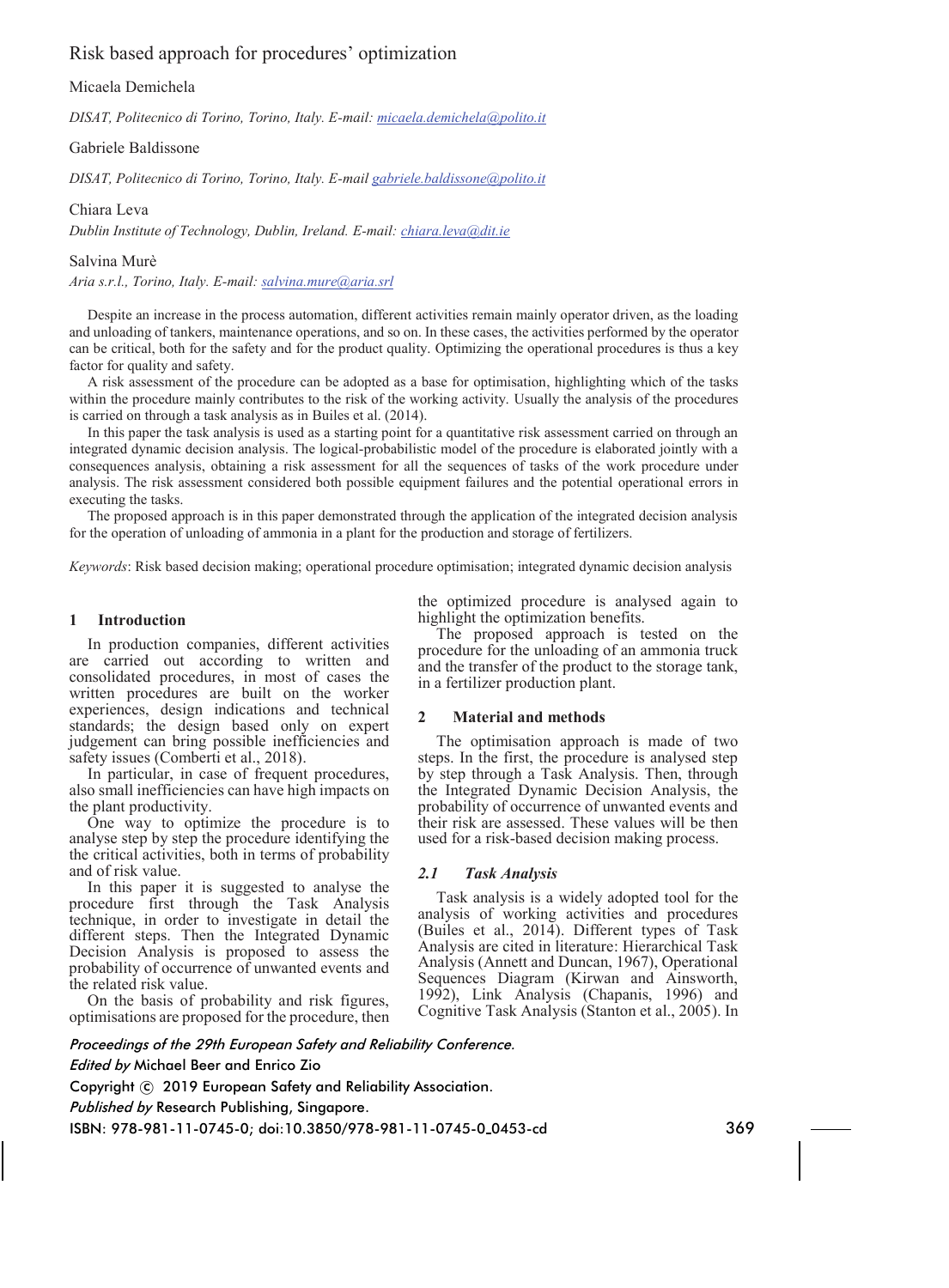this work a Task Analysis HAZOP like (McDonald et al., 2011) has been adopted.

A Task Analysis proceeds analysing a procedure step by step, describing the worker actions and the interaction between worker and the environment.

For each task, a detailed description of the activity is reported, that can include both physical and mental duties (Comberti et al., 2019), together with critical environmental condition where relevant, as for Murè et al. (2017) and the activity characteristics, as its duration and frequency (Kirwan and Ainsworth, 1992).

The Task Analysis is used as a base for further steps in the analysis.

#### *2.2 Integrated Dynamic Decision Analysis*

The Integrated Dynamic Decision Analysis (IDDA) is a method for risk assessment, that was developed by Galvagni and Clementel (1984, 1989). IDDA was used for the risk assessment in different application: for the tank overflow (Demichela & Piccinini 2008), for a risk-based design on an allyl-chloride production plant (Demichela & Camuncoli 2014), for the reliability - based comparison of competing technologies for the VOC treatment in process system (Baldissone et al. 2016), etc.

IDDA requires a logical-probabilistic model of the system under study, in this case of the procedure, to be built. The logical-probabilistic model allows to evaluate each possible series of events can occur during the procedure, in case both of human error and equipment failure.

The logical – probabilistic model was built, identifying the possible deviations from the expected conditions, according to the following steps:

- 1. Analysis of the deviation that can occur during the procedure and their possible effects on the procedure itself.
- 2. The events are described through question or affirmation, that shape the basic structure of the analysis and are called "levels". The elaboration of the network they create allows identifying all the possible and alternative sequences of events that can derive from the description of the procedure (stories).
- 3. At each level a probability of occurrence is assigned and, if available, the uncertainty ratio, which represents the distribution of the probability. Therefore, each sequence of events can be characterized with a probability of occurrence.
- 4. The logical or probabilistic constrains are defined, in order to take into account the inter-dependencies of the events.

Following this type of description of the system, it is possible to obtain all the possible sequences of events the system could undergo: to each sequence will describe the possible dynamics of the system with the respective probability.

The logical-probabilistic model can be integrated with a phenomenological model. It allows a more accurate description of the system, allowing the process variable behaviour to be represented and a value of the consequence of the deviation considered to be associated to each sequence.

In this way IDDA allows a direct evaluation of the risk value of each sequence.

# *2.3 Case study*

The above described approaches have been applied to the unloading procedure of an ammonia truck in a fertiliser production plant, as sketched in Fig. 1.

Ammonia is a toxic and flammable substance, which is transported as a gas liquefied by pressure. The transfer of the ammonia from the truck to the tank is carried out by increasing the pressure inside the truck through introducing nitrogen at 14 bar. To avoid any release, the vapours contained in the tank are sent to an absorption system, out of the scope of this case study.



Fig. 1. Plant sketch

# **3 Results**

# *3.1 Task analysis*

The unloading procedure has been divided in 10 main tasks:

- 1. Truck arrival and positioning;<br>2. Truck and tank conditions
- Truck and tank conditions check (e.g. pressure, level, …);
- 3. Preliminary activities (e.g. connect the earthing system, close the sectional door);
- 4. Check and wearing of PPE;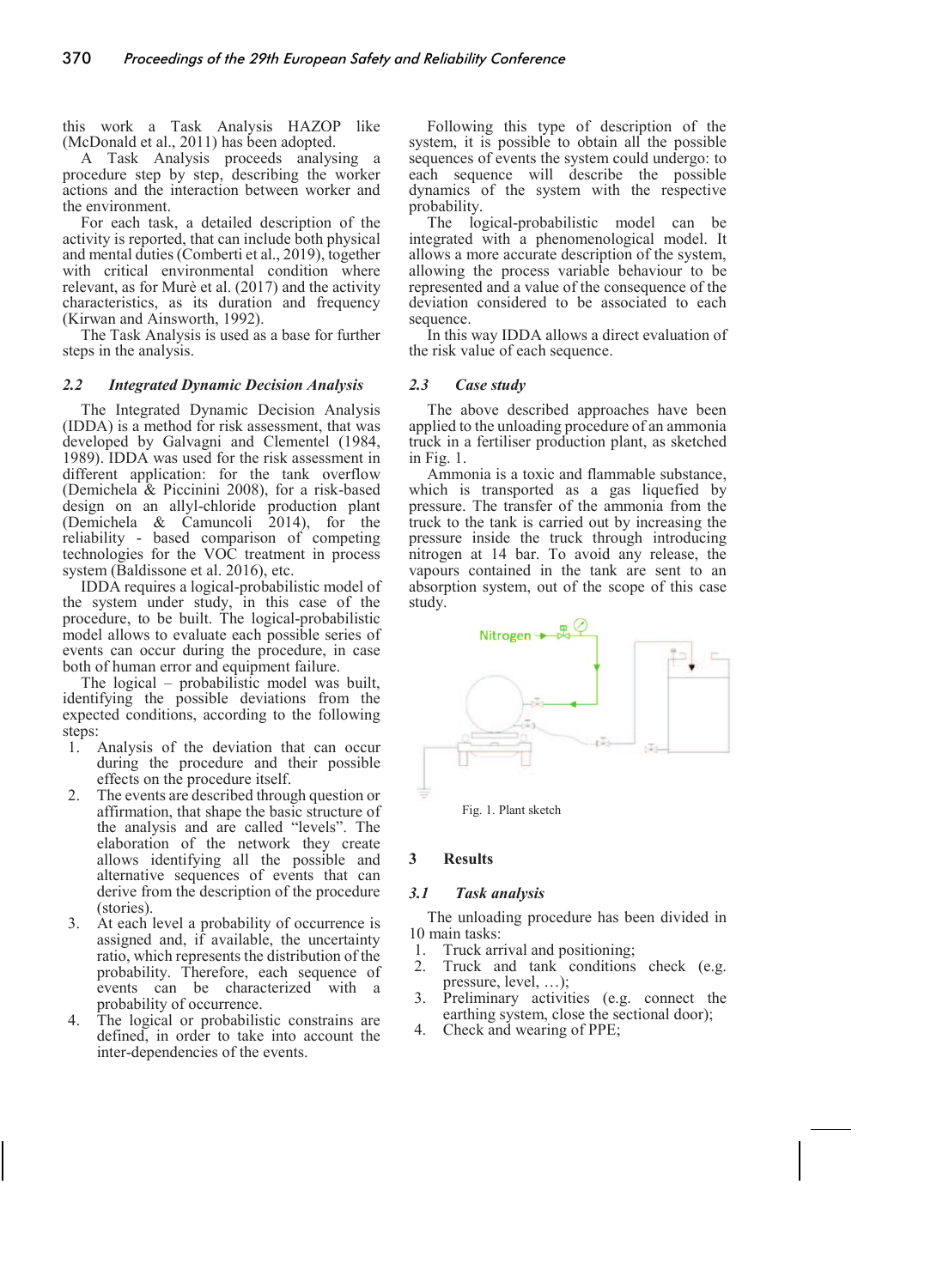Table 1. Extract of the task analysis

| Main task                              | Sub tasks                                    | Deviation                                                | Consequences |
|----------------------------------------|----------------------------------------------|----------------------------------------------------------|--------------|
| 1.1. Truck arrival and<br>positioning; | 1.1. Check document<br>of the truck          | Document not available;<br>Document complete.            | Delay        |
|                                        | Open the<br>entrance gate                    | Gate not completely open.                                | Delay        |
|                                        | 1.3. Place the truck in<br>the correct place | Incorrect entry maneuverer;<br>Truck incorrect position. | Delay        |

6. Connection of the gas hose;

7. Ammonia transfer;

8. End of the ammonia transfer;

9. Hoses detachment;

10. Truck exit.

Each task has been divided in relevant subtasks; for each of them possible deviations and hazards has been identified.

Table 1 Extract of the task analysis shows an extract of the task analysis for task 1 Truck arrival and positioning

#### *3.2 Integrated Dynamic Decision Analysis*

On the basis of the Task Analysis the logicalprobabilistic model for IDDA has been built. For each task and sub task the possible effect of a human error, an equipment fault and any possible recovery action has been considered.

The probability data for each event were gathered from the literature: for the equipment failure from Center for Chemical Process Safety (1989), and for the operator error the HEART method (Williams, 1992) was used.

In the analysed procedure the unwanted consequences are divided in:

- Ammonia release;
- Ammonia release not contained;
- Fire<sup>.</sup>
- Incorrect ammonia transfer;
- Delay.

The logical- probabilistic model used a cut-off value of  $1 \times 10^{-22}$ , in this way 14,966,348 different sequences of events were developed, with a residual probability of  $2.68 \times 10^{-14}$ . The results of the probability of each unwanted consequence is reported in Table 2.

Once the probabilistic analysis has been completed, the more critical tasks for each consequence has been identified. Those tasks have been object of an optimisation activity, made in agreement with the plant management.

After the optimisation, the procedure has been analysed again to demonstrate quantitatively the effectiveness of the actions devised.

Table 2. Unwanted consequences probability of occurrence.

With a cut off value of  $1 \times 10^{-21}$ , 13,081,396 of sequences of events were founded, with a residual probability of  $4.49 \times 10^{-14}$ . Table 3 shows the probability of occurrence of the relevant consequences, after the optimisation of the procedure.

Delay 0.23

Unwanted consequences Probability Ammonia release  $6.37\times10^{-4}$ Ammonia release not contained  $4.27 \times 10^{-5}$ Fire  $2.86 \times 10^{-6}$ <br>Incorrect ammonia transfer  $4.78 \times 10^{-3}$ 

Incorrect ammonia transfer

| Table 3. Unwanted consequences probability of |  |
|-----------------------------------------------|--|
| occurrence for the optimized procedure.       |  |

| Unwanted consequences         | Probability           |
|-------------------------------|-----------------------|
| Ammonia release               | $5.86 \times 10^{-4}$ |
| Ammonia release not contained | $2.72 \times 10^{-7}$ |
| Fire                          | $2.55 \times 10^{-6}$ |
| No correct ammonia transfer   | $3.04 \times 10^{-3}$ |
| Delav                         | 0.079                 |

In general terms, the optimisation has brought to a relevant decrease in the probability of occurrence of a release of ammonia not contained, whose probability can now be considered as negligible. A relevant reduction of probabilities of occurrence has been obtained also for delays, but they are still probable events.

Thus, for the delays an optimization phase was made also on the risk value. The consequence value in terms of delay for each possible human error and equipment fault were provided by the company management and has been used to assign a value of risk to the different sequences.

In the following sections the results are discussed for each consequence.

#### *3.2.1 Ammonia release*

The label "ammonia release" includes also the events labelled as "Ammonia release not contained" and "Fire", in fact before having a fire, an ammonia release must occur, the flammability limits have to be reached and an ignition has to trigger the reaction.

An ammonia release can occur only during the ammonia transfer, because only in this phase the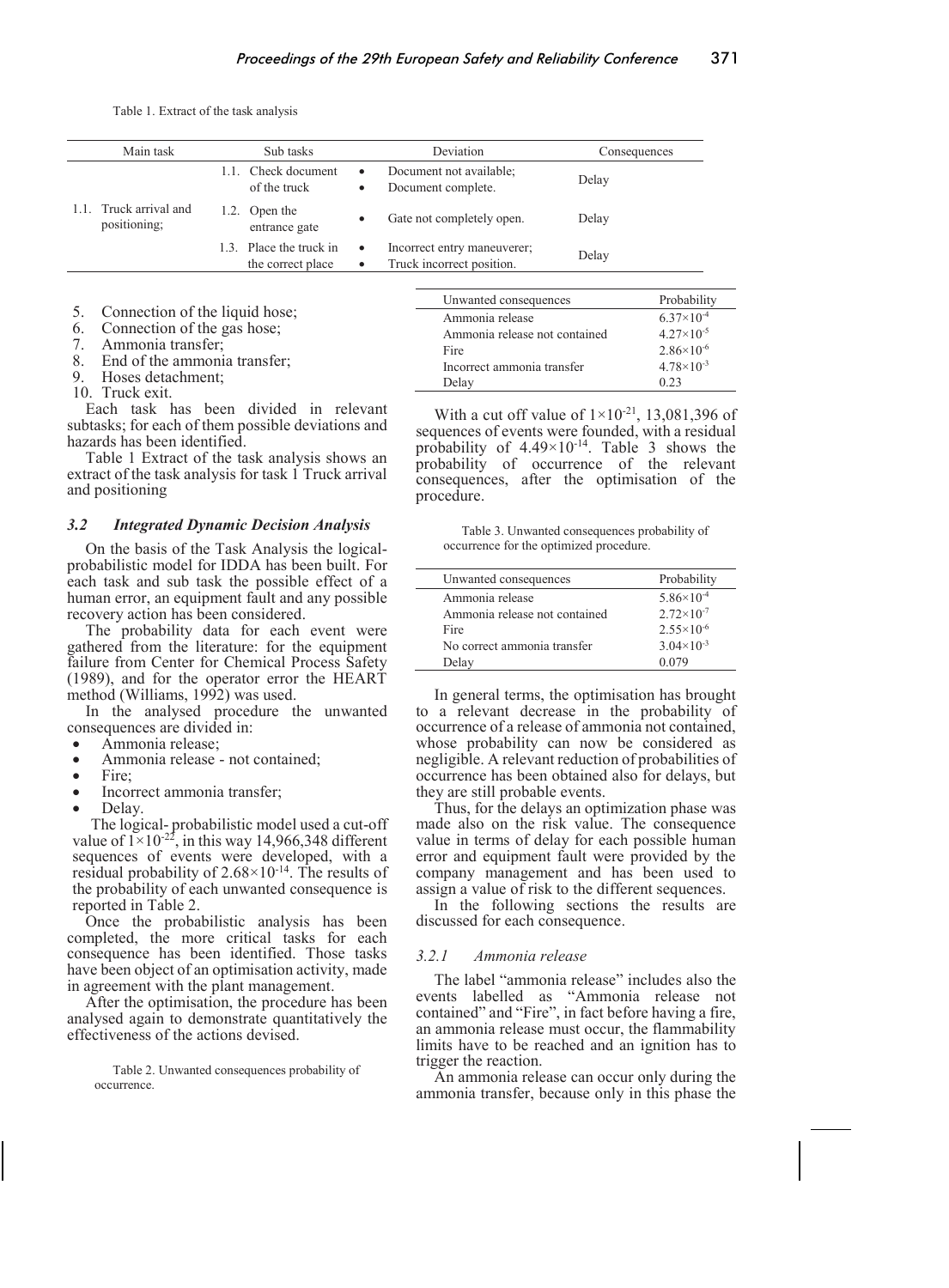ammonia flows in the system, despite it being initiated by previous failures or errors.

#### From the analysis it appears that one of the more critical task for the ammonia release is the liquid hose connection. To reduce the probability of ammonia release the plant manager was suggested to adopt new connection systems: fast and leakproof connections will simplify the operation reducing the error probability.

The improvement in the probability is summarized in table 3.

## *3.2.2 Ammonia release not contained*

The unwanted events labelled "Ammonia release not contained" describe the critical cases in which an ammonia release occurs and the system to control the ammonia cloud (e.g. sectional door) does not intervene or does not work correctly.

From the analysis it appears that the more critical task is the loading bay gate closing, a subtask of task number 3.

The measure proposed to further reduce the

#### *3.2.3 Fire*

The case in which the ammonia cloud is ignited is considered here. After the release, the cloud can find different ignition sources in the plant, as from the truck engine or electrostatic sparkles. From the analysis it appears that one important ignition source is the electrostatic energy discharged in case the truck is not connected to the grounding system.

Since this problem can be traced to an operational error, to reduce the probability of fire it was suggested to increase the training on the importance to use the PPE and the grounding system.

#### *3.2.4 Incorrect ammonia transfers*

Fig. 2 shows the cumulative probability bringing to the incorrect ammonia transfer. From the analysis it appears that the critical task is the one of maintaining the nitrogen pressure during transfer. To reduce the probability, it was suggested to add an alarm alerting the operator at pre-defined pressure set points, highlighting possible problems during the ammonia transfer.



Fig. 2. No ammonia transfer probability cumulative distribution

probability of occurrence was to add an alarm system alerting the operator about the status of the gate at the transfer start-up. For there more the update of the operator training about the changes in the unloading procedure as been considered.

#### *3.2.5 Delay*

Delays are more probable unwanted outcomes, but have the lower magnitude of consequences. Fig. 3 shows the cumulative probability of delays.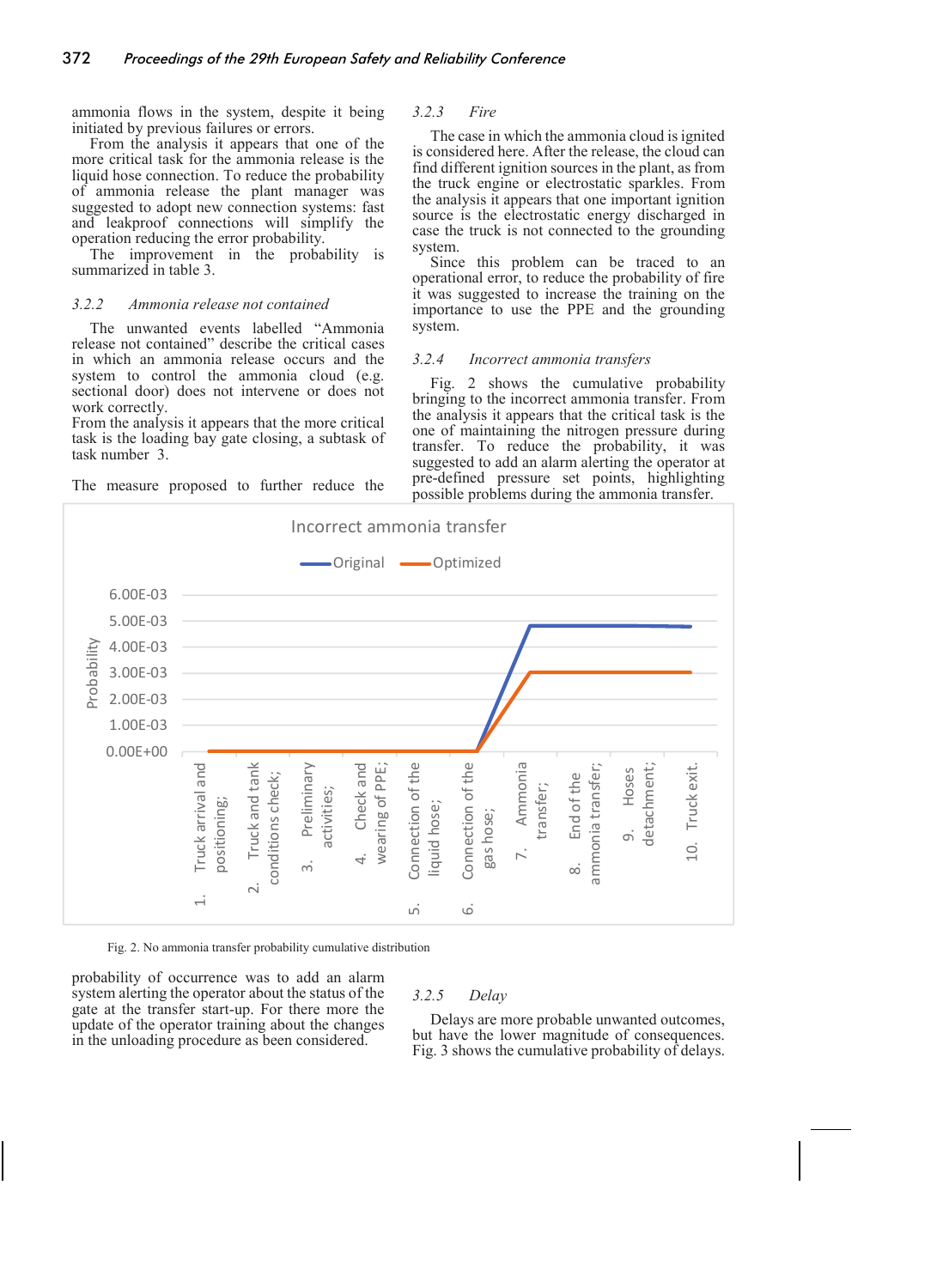

Fig. 3. Delay probability cumulative distribution

Form the analysis appear that for the delay an important task is the truck arrival, the position and document check.

To reduce the delay opportunities, it was suggested to modify the truck entrance signs and entrance routes. It was also suggested to improve the operator training. In this way the probability of delay is strongly reduced.

Since the probability of delay is still not neglectable a second step of optimization is performed on the base of the risk of delay, according to the data provided by the plant management.

The risk of delays, after the first optimisation on probabilities, is 0.05 in terms of hours.

Fig. 4 shows the cumulative distribution of the risk value. It appears that the more critical tasks are the "Connecting the liquid hose" and "Truck exit". To reduce the delay risk it was suggested to improve the training of the operators about the sealing test of the liquid hose and to re-organize the storage system of the safety and grounding cables.

With these further improvements, the risk of delays decreased to 0.02 h, that was considered as tolerable by the plant management.

#### **4 Conclusion**

In order to avoid that the operational procedures, when developed only on the basis of expert experience or standard indications should introduce in the work environment undetected risks or lack of effectiveness, an optimisation strategy based on a risk based approach has been proposed and tested.

The operational procedures are analysed with a Task Analysis to define in detail the operational domain, its limits and possible deviations and consequences.

Then the Integrated Dynamic Decision Analysis is adopted: the logical – probabilistic model, built on the task analysis, provides all the possible sequences of events that can occur with their probability and the expected consequences.

Integrating the model with consequences estimation, it is possible to obtain the risk of each sequence and, cumulating the values of sequences bringing to the same outcome, of the final consequences.

The proposed approach allows performing optimisation decisions based on probabilities and on risk values.

The proposed approach has been tested on a case study related to the ammonia truck unloading procedure in a fertilizers production company. In the case study some corrective measures were proposed.

The suggested measures have been partially adopted and the initial results show encouraging returns in terms of control of operation delays.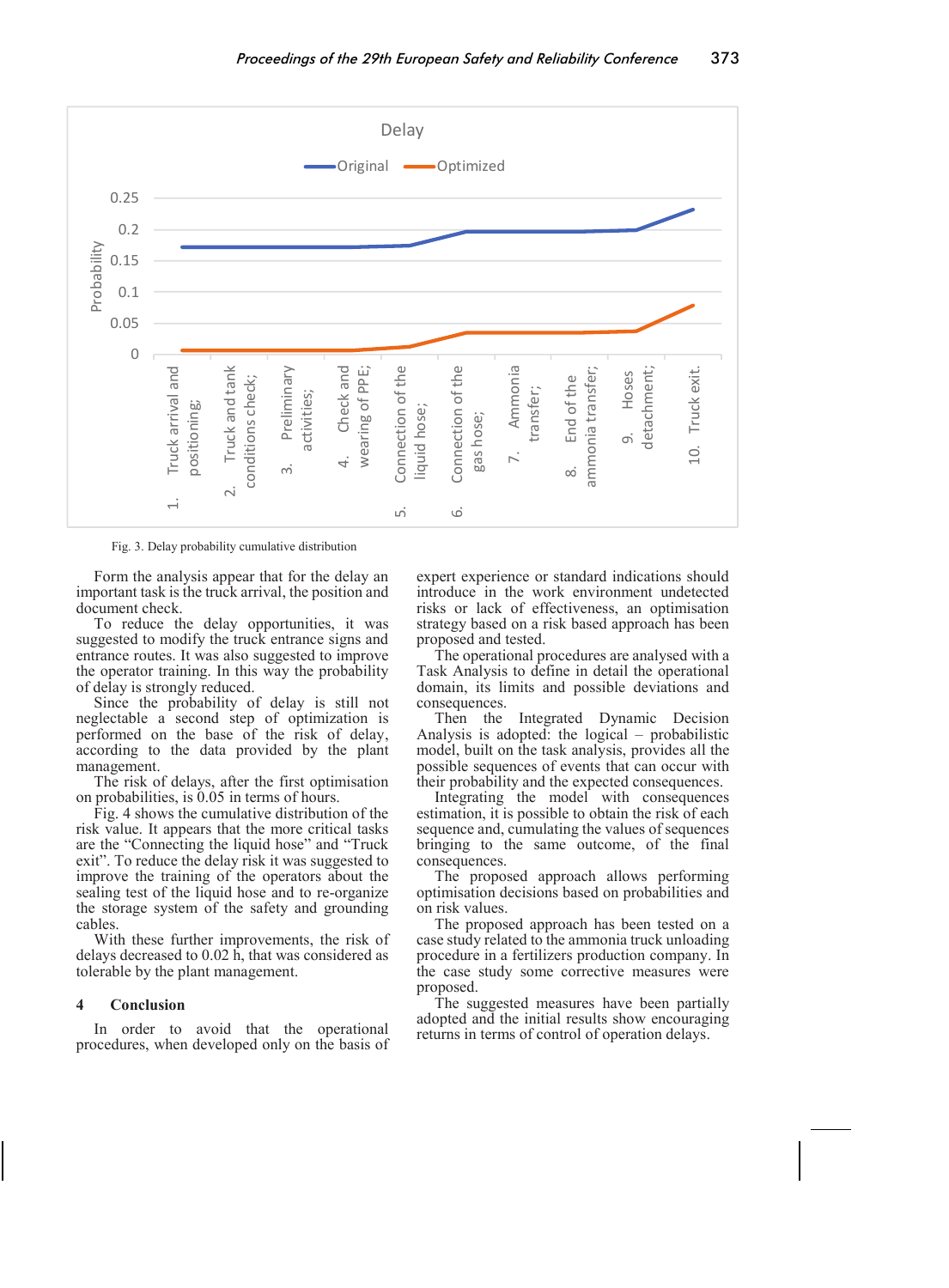

Fig. 4. Delay risk cumulative distribution

# **References**

- Annett J., Duncan K.D., (1967). Task analysis and training design. Occup. Psychol. 41, 211–221.
- Baldissone G., Fissore D., Demichela M., (2016), Catalytic after-treatment of lean VOC–air streams: Process intensification vs. plant reliability. In: Process Safety and Environmental Protection 100: 208-219.
- Builes Y., Balfe N., Leva M. C. and Douglas E., (2014), Inclusive Task Analysis and Risk Assessment in High-Risk Industrial Cleaning: A Case Study Using SCOPE Software, Irish Ergonomics Society Annual Conference, 17 May 2014, Galway, Ireland
- Center for Chemical Process Safety (1989). *Guidelines for Process Equipment Reliability Data with Data Tables.* American Institute of Chemical Engineers.
- Chapanis A., (1996). Human Factors in Systems Engineering. John Wiley & Sons, New York.
- Clementel S., Galvagni R., (1984). The use of the event tree in the design of nuclear power plants. Environ. Int. 10, 377–382.
- Comberti, L., Baldissone, G., Demichela, M., (2018) A combined approach for the analysis of large occupational accident databases to

support accident-prevention decision making. Safety Science 106, pp 191-202 (2018)

- Comberti, L., Leva, M.C., Demichela, M., Desideri, S., Baldissone, G., Modaffari, F., (2019), An Empirical Approach to Workload and Human Capability Assessment in a Manufacturing Plant: Second International Symposium, H-WORKLOAD 2018, Amsterdam, The Netherlands, September 20- 21, 2018, Revised Selected Papers. pp 180- 201
- Demichela M., & Piccinini N., (2008). Integrated dynamic decision analysis: a method for psa in dynamic process system. CISAP 3. 13, p. 249- 256. Milano: AIDIC.
- Demichela M. and Camuncoli G., (2014), Risk based decision making. Discussion on two methodological milestones. In: Journal of Loss Prevention in the process industries, 28(1): 101-108
- Galvagni R., Clementel S., (1989). Risk analysis as an instrument of design. In: Cumo, M., Naviglio, A. (Eds.), Safety Design Criteria for Industrial Plant. CRC Press, Boca Raton, pp. 78–120.
- McDonald, N., Morrison, R., Leva, M.C., Atkinson, B., Mattei, F., Cahill, J., 2011. Operational modeling and data integration for